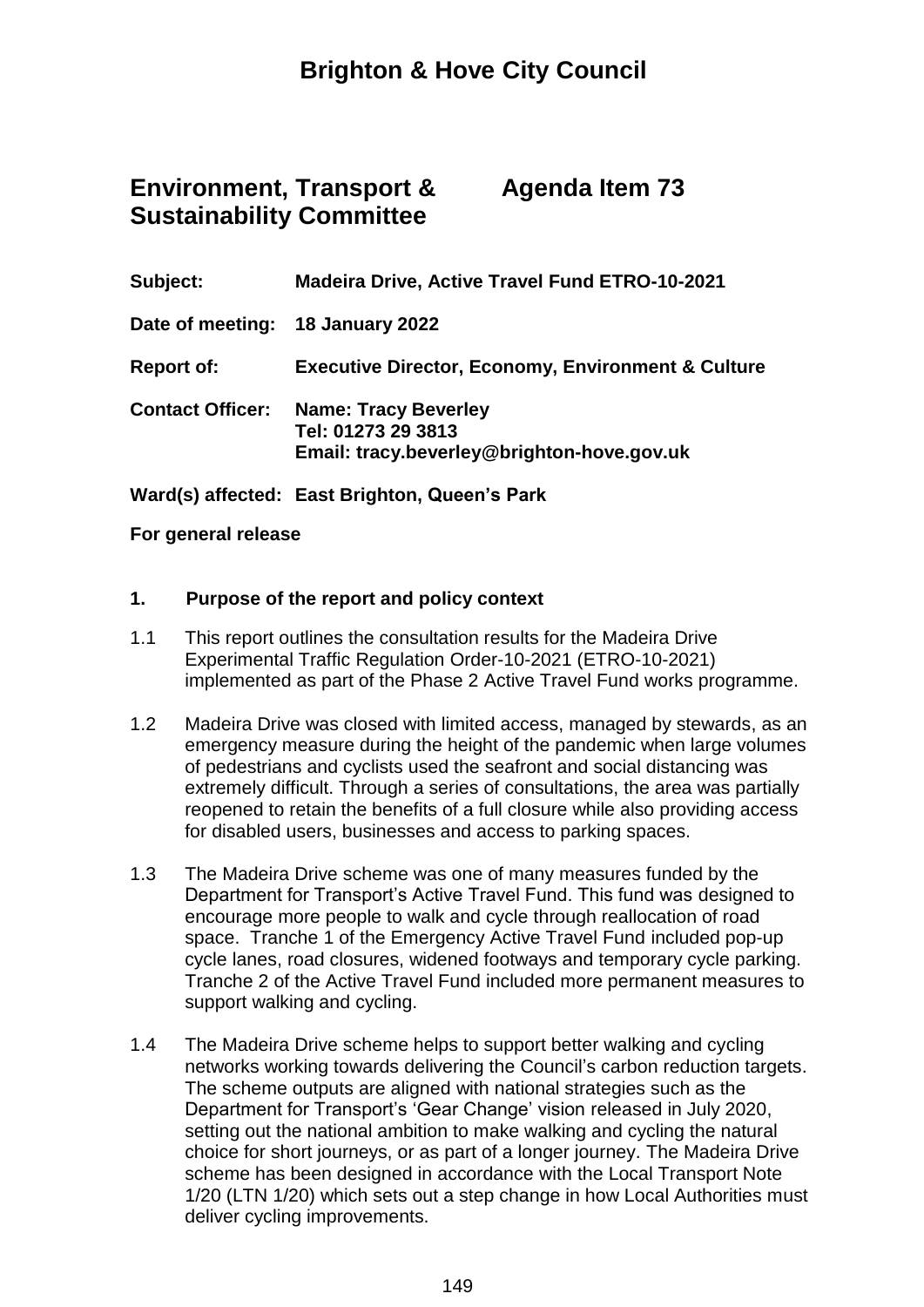1.5 This report provides an overview of the consultation process for the Madeira Drive scheme and sets out recommendations in relation to the ETRO-10- 2021 consultation.

#### **2. Recommendations**

2.1 That the Committee, having taken account of all duly made comments and representations, agrees that the provisions of ETRO-10-2021 be made permanent.

#### **3. Context and background information**

- 3.1 Madeira Drive was closed to motor vehicles using Local Highway Authority emergency powers on the grounds of public safety. The closure was implemented on 16 April 2020 between the Aquarium Roundabout and the top of Dukes Mound. The Madeira Drive closure was implemented in the early stages of the pandemic to provide the space required to support social distancing for increasing volumes of pedestrians and cyclists using the seafront for their daily exercise.
- 3.2 The initial phase of closure for Madeira Drive was carried out under ETRO-17-2020 and was advertised from 31 July 2020, a further ETRO 17a-2020 was advertised to provide better access and reinstate parking specifically for Blue Badge holders. Consultation ended for these ETRO's in March 2021.
- 3.3 Comments received on ETRO-17-2020 and ETRO-17a-2020 can be seen in Appendix A. Of the 154 objections the key recurring themes included full road closure (34% - 53 objections), events not being able to continue (21% - 32 objections) and lack of Blue Badge access (14% - 22 objections). Further public consultation showed that out of 2,356 respondents over 60% did not support a continued full closure.
- 3.4 In liaison with stakeholders and as a direct response to the results of the consultation, a design solution was identified and agreed at the 29th September, Environment Transport & Sustainability Committee. The design solution re-opened Madeira Drive to one-way access eastbound from the Palace Pier roundabout and introduced a two-way cycle route on the carriageway rationalising parking and creating wider pavements.
- 3.5 The implemented scheme provides 1200m of new two-way cycle lane with average widths of 4.25m; the removal of the promenade cycle lane offers approximately 2000 m2 extra space for pedestrians. Localised footway widening on the northern footway, including 600m2 outside the Colonnade, is now being utilised by businesses to extend their outdoor eating license. Over 70 % of Pay and Display parking bays have been maintained and the number of Blue Badge bays have almost doubled from 14 to 28. The narrower carriageway has also facilitated the introduction of a new 20mph speed limit.
- 3.6 The approved scheme was delivered under Experimental TRO-10-2021 (ETRO-10-2021) (details of ETRO are in Appendix B) and was officially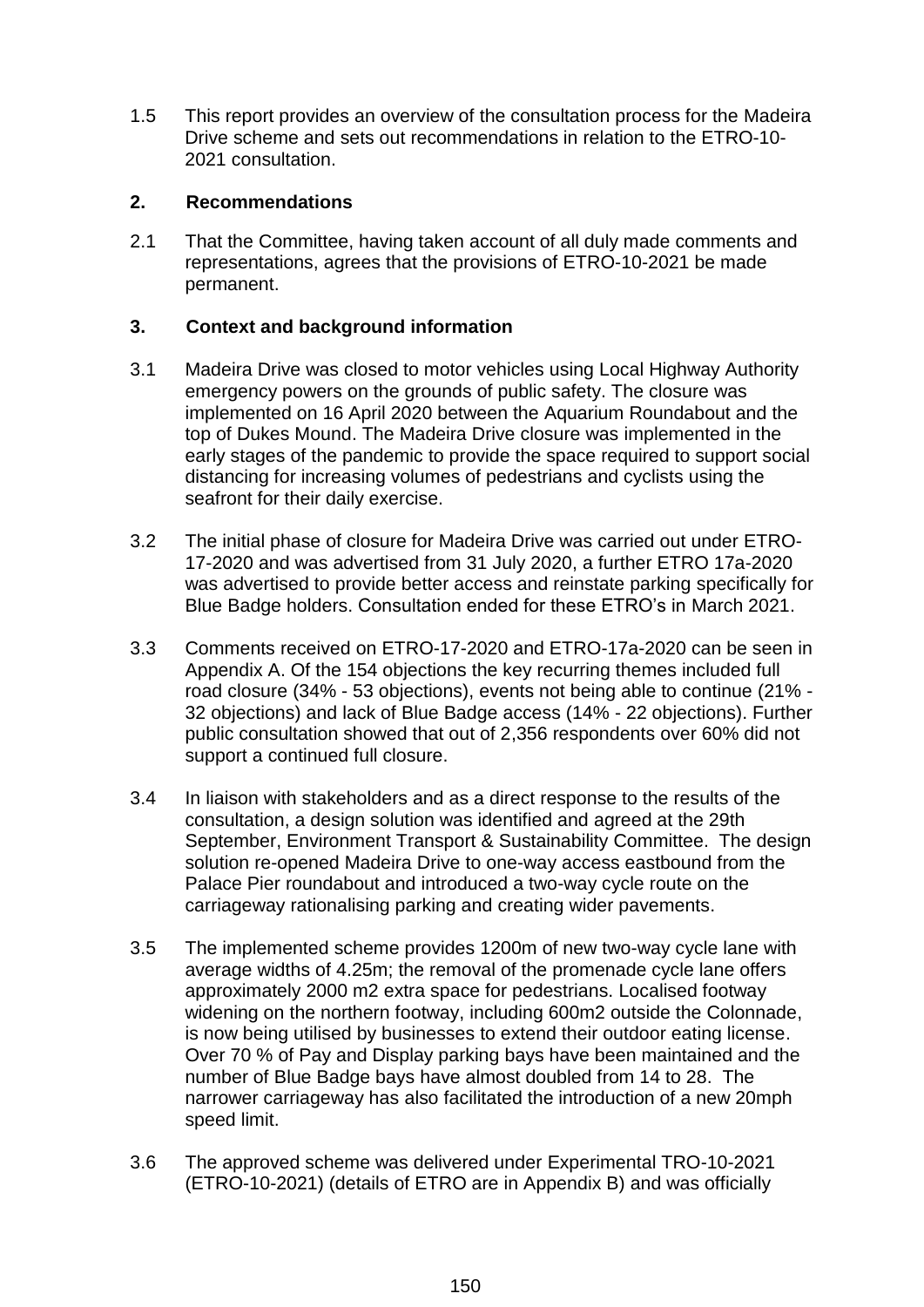opened in May 2021. The ETRO consultation period ended 29 November 2021. A further TRO for a 20mph speed limit was advertised separately with no objections and this has now been sealed.

- 3.7 ETRO-10-2021 received 94 responses in total these can be seen in Appendix C. Of the 94 responses 54% were in support, 51 representations, and 46% were objections, 43 representations. Of the objections, the key recurring themes were lack of motorcycle facilities (56% - 24 objections), reversion to full road closure (14% - 6 objections) and reduction in parking (9% - 4 objections).
- 3.8 The new layout has been in place for over six months now and initial monitoring, July – November, shows a 36% increase in cycling from 2019 and a 15% increase from 2020. The numbers of pedestrians using the area on a neutral weekday is 3,216 and parking beat surveys conducted during weekend & weekdays demonstrates that none of the allocated parking bays were over capacity indicating sufficient allocation of parking for all vehicle types. Monitoring data can be seen in Appendix D.

#### **4. Analysis and consideration of alternative options**

- 4.1 The Eastern Seafront Masterplan will look at the whole of the eastern seafront and will support the Madeira Terraces – Phase One restoration Planning submission. This planning application will be submitted in the summer. This may consider further changes to the highway layout to support the wider seafront development.
- 4.2 Madeira Drive was closed to all motor vehicles with the exception of blue badge users; however, this was unpopular. The current scheme attempts to balance the needs of all users rather than reducing access.
- 4.3 Returning the road back to its original configuration will remove the opportunities that the revised layout has offered by increasing space for walking and cycling. The esplanade that has been used by solely by pedestrians would return to a segregated cycle and pedestrian route.

#### *5.* **Community engagement and consultation**

- 5.1 Madeira Drive ETRO-10-2021 was advertised on 1 April 2021 and came into force on 29 May 2021. The deadline for comments was 29 November 2021. The notice was advertised in the Brighton Argus on the advertised date and plans and the ETRO were available to view online.
- 5.2 Initial consultation following the closure of Madeira Drive in April 2020 received 2,356 comments. Of these comments 60% did not support a full closure. Direct consultation with business owners and disability groups informed a proposal to partially reopen Madeira Drive, this was approved at committee in September 2020. The new plans to open Madeira Drive were developed during a series of fortnightly Active Travel Stakeholder group meetings. Plans were also discussed at a series of site meetings with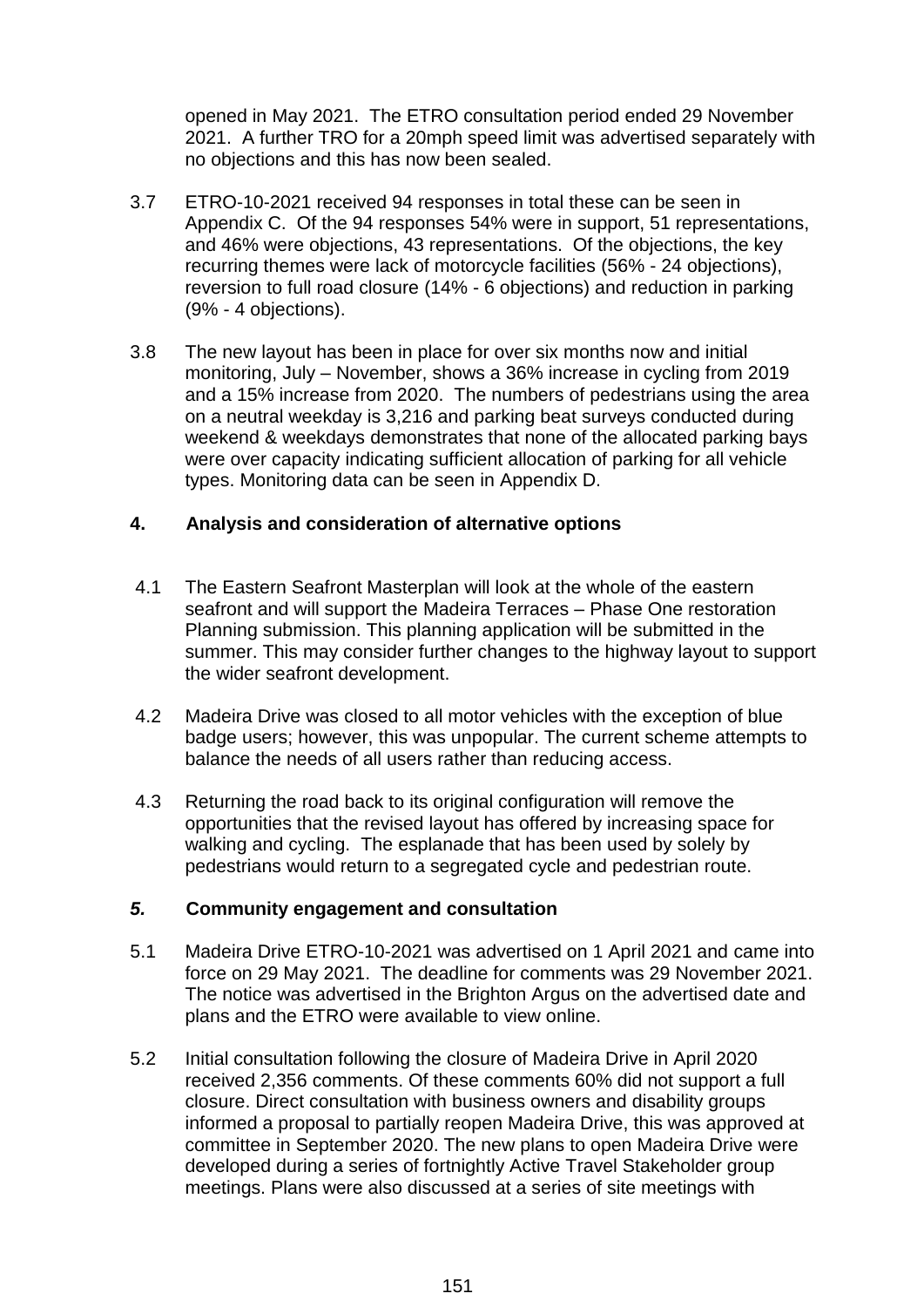disability user groups, business owners and Active Travel representatives. Plans were circulated more widely to a wide range of representatives at the initial stages of design, during the detail design and just prior to construction.

#### **6. Conclusion**

- 6.1 The ETRO was advertised following due process and representations considered. Officers recommend that the provisions of ETRO-10-2021 are made permanent as set out in the recommendations in Section 2.
- 6.2 The majority of representations were in support of the scheme, of those objections received 56% were related to motorcycle parking and therefore not necessarily relevant to the overall scheme layout and the principles of the scheme development.

#### **7. Financial implications**

- 7.1 The initial estimate for lost parking income as reported at the Environment, Transport and Sustainability Committee on 29<sup>th</sup> September 2020 highlighted £1.3m per annum for full closure of Madeira Drive and £0.330m per annum for the proposed Experimental Traffic Regulation Order assuming parking was maintained at 70-80%.
- 7.2 Madeira Drive previously held 299 parking bays but following the development of the scheme and Experimental TRO-10-2021 now holds 228 bays which equates to 76% of the original total. The estimated lost parking income of this reduction made permanent would be in the region of £0.360m per annum from 2022/23 after taking account of fees & charges uplifts.
- 7.3 This £0.360m lost income will become a pressure to the service unless alternative funding can be identified, or budgeted income surpluses and expenditure reductions are identified in other parking areas. Any significant variations to budget will be reported as part of the council's monthly budget monitoring process.

Name of finance officer consulted: John Lack Date consulted: 05/01/22

# **8. Legal implications**

8.1 A traffic authority has power to make an experimental traffic order (ETRO) under section 9 of the Road Traffic Regulation Act 1984. An ETRO is similar to a permanent traffic regulation order in that it imposes traffic and parking restrictions and can contain any provision which could be contained in an ordinary traffic regulation order. An ETRO can only stay in force for a maximum of 18 months while the effects of the traffic and parking restrictions are monitored and assessed (and any changes made if necessary). The traffic authority can then decide whether or not to continue the ETRO on a permanent basis.

Name of lawyer consulted: Hilary Woodward Date consulted 17/12/21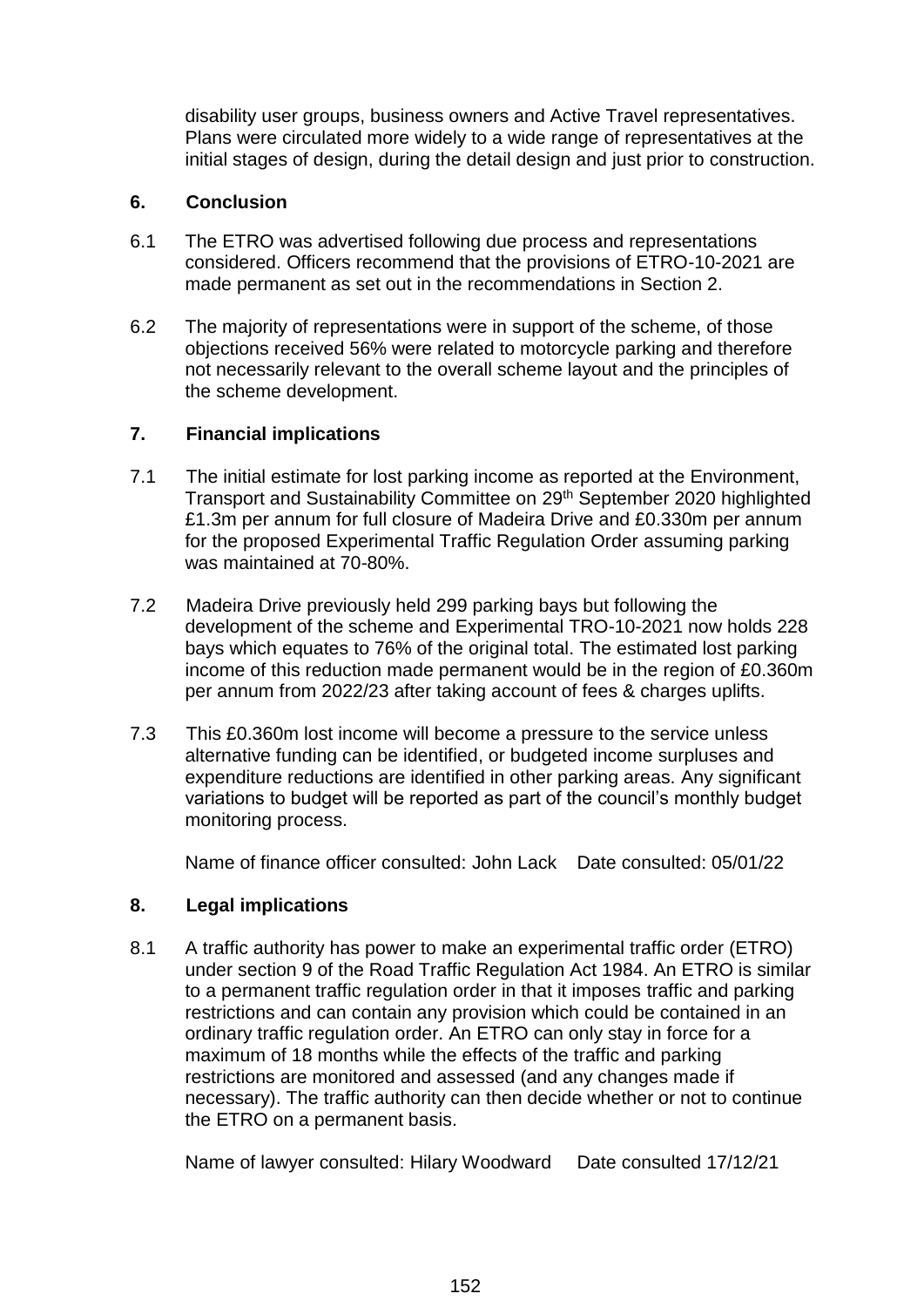# **9. Equalities implications**

- 9.1 Statutory guidance from Department for Transport (DfT) updated in February 2021 reiterates that the public sector equality duty continues to apply as Local Authorities make changes to their road networks in response to Covid-19. The Council must ensure that elements of a scheme do not discriminate, directly or indirectly, and must consider their duty to make reasonable adjustments anticipating the needs of those with protected characteristics. The guidance emphasizes that groups representing disabled people and others with protected characteristics should be consulted at an early stage of scheme development and accessibility requirements apply to both temporary and permanent measures.
- 9.2 DfT's Local Transport Note 1.20 (LTN1/20) which sets the standards for cycling design, and which Local Authorities receiving the Active Travel Fund Tranche 2 funding must abide by, states: (4.5.11): Local authorities are bound by the Equality Act 2010 in discharging their functions, which includes managing their 167 road networks. Designers should provide infrastructure that is accessible to all, and the dimensions and other features set out in this guidance should help ensure that their designs comply with the Public Sector Equality Duty.
- 9.3 The council carried out a full EqIA into its Covid-19 Transport Changes in June 2020.

# **10. Sustainability implications**

The Madeira Drive, Active Travel Fund ETRO-10-2021s is designed to encourage more people to walk and cycle through reallocation of road space. By encouraging sustainable travel modes such as walking and cycling this scheme helps the council to work towards Carbon reduction commitments.

# **11. Other Implications**

# **Public health implications:**

11.1 Enabling greater uptake of active travel across the City will provide both short and long term benefits to the mental and physical health of our residents. This approach supports the implementation of the Brighton & Hove Health and Wellbeing Strategy.

# **Supporting Documentation**

# **Appendices**

- 1. Appendix A ETRO-17-2020 and ETRO-17a-2020 Full Summary of Responses
- 2. Appendix B Notice of ETRO-10-2021
- 3. Appendix C ETRO-10-2021 Full Summary of Responses